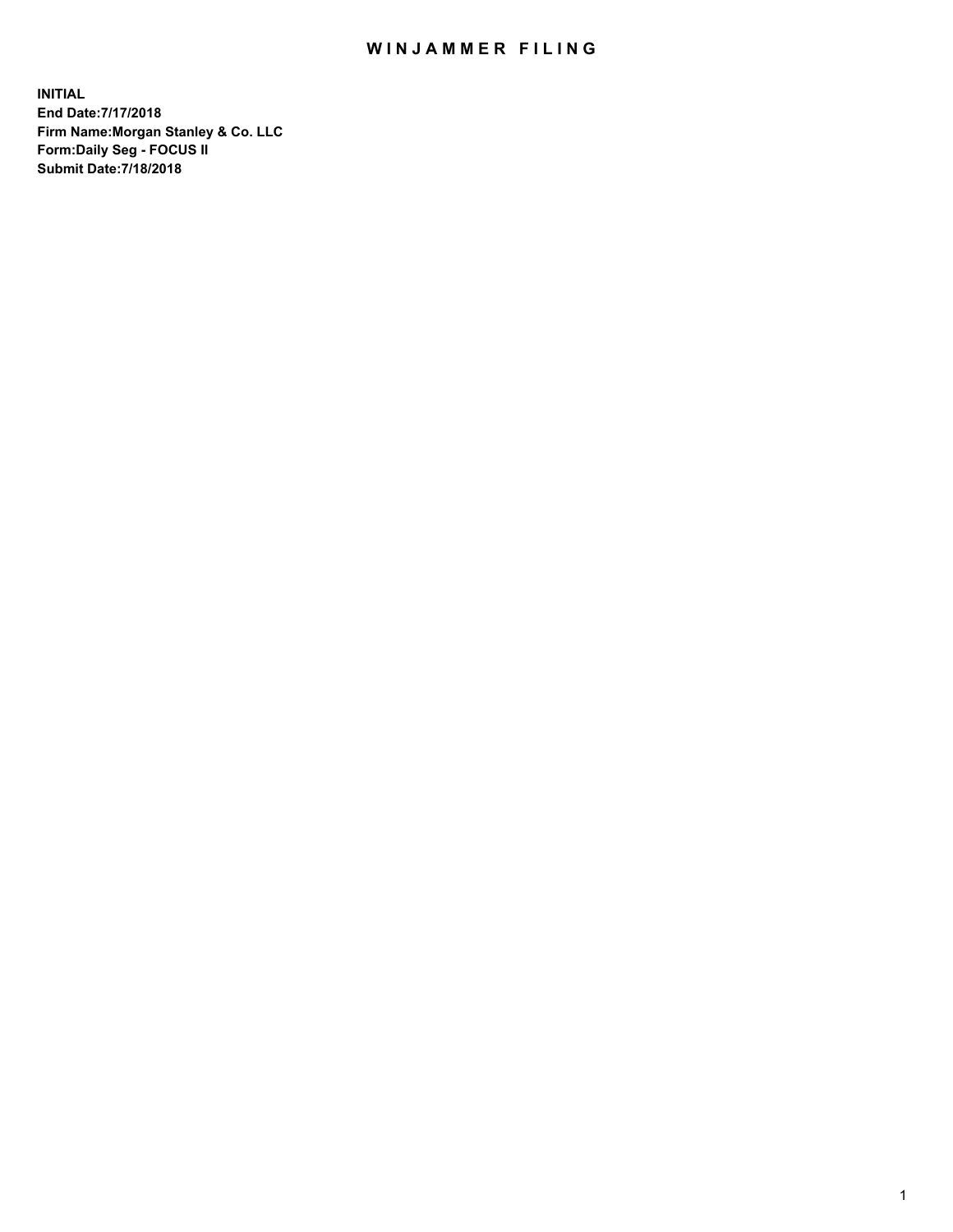**INITIAL End Date:7/17/2018 Firm Name:Morgan Stanley & Co. LLC Form:Daily Seg - FOCUS II Submit Date:7/18/2018 Daily Segregation - Cover Page**

| Name of Company                                                                                                        | Morgan Stanley & Co. LLC     |
|------------------------------------------------------------------------------------------------------------------------|------------------------------|
| <b>Contact Name</b>                                                                                                    | <b>Ikram Shah</b>            |
| <b>Contact Phone Number</b>                                                                                            | 212-276-0963                 |
| <b>Contact Email Address</b>                                                                                           | Ikram.shah@morganstanley.com |
| FCM's Customer Segregated Funds Residual Interest Target (choose one):                                                 |                              |
| a. Minimum dollar amount: ; or                                                                                         | 280,000,000                  |
| b. Minimum percentage of customer segregated funds required:% ; or                                                     | <u>0</u>                     |
| c. Dollar amount range between: and; or<br>d. Percentage range of customer segregated funds required between: % and %. | <u>0 0</u><br>0 Q            |
| FCM's Customer Secured Amount Funds Residual Interest Target (choose one):                                             |                              |
| a. Minimum dollar amount: ; or                                                                                         | 140,000,000                  |
| b. Minimum percentage of customer secured funds required:%; or                                                         | <u>0</u>                     |
| c. Dollar amount range between: and; or                                                                                | 0 <sub>0</sub>               |
| d. Percentage range of customer secured funds required between:% and%.                                                 | 0 <sub>0</sub>               |
| FCM's Cleared Swaps Customer Collateral Residual Interest Target (choose one):                                         |                              |
| a. Minimum dollar amount: ; or                                                                                         | 92,000,000                   |
| b. Minimum percentage of cleared swaps customer collateral required:% ; or                                             | <u>0</u>                     |
| c. Dollar amount range between: and; or                                                                                | 0 Q                          |
| d. Percentage range of cleared swaps customer collateral required between:% and%.                                      | 00                           |

Attach supporting documents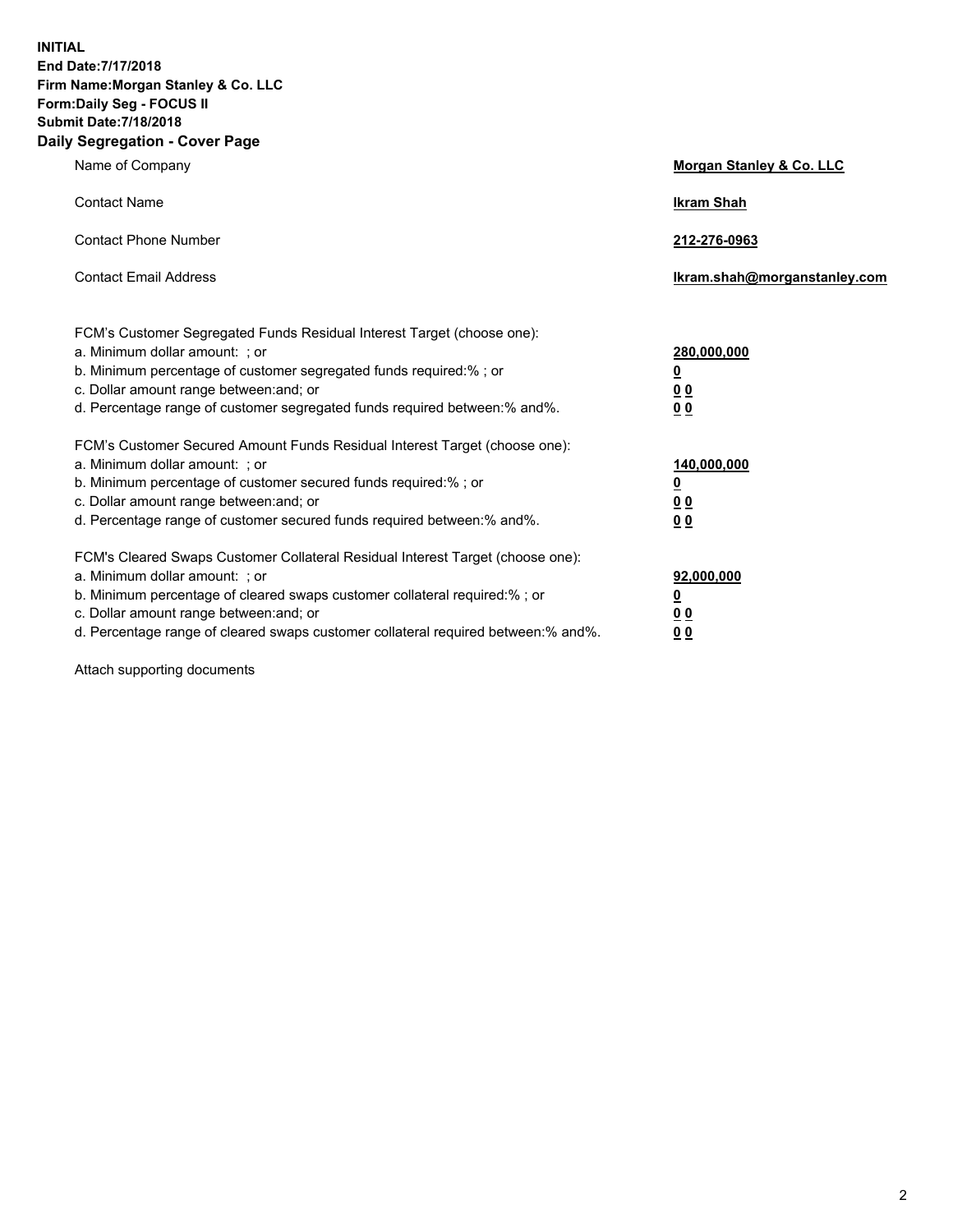## **INITIAL End Date:7/17/2018 Firm Name:Morgan Stanley & Co. LLC Form:Daily Seg - FOCUS II Submit Date:7/18/2018 Daily Segregation - Secured Amounts**

Foreign Futures and Foreign Options Secured Amounts Amount required to be set aside pursuant to law, rule or regulation of a foreign government or a rule of a self-regulatory organization authorized thereunder 1. Net ledger balance - Foreign Futures and Foreign Option Trading - All Customers A. Cash **3,397,292,631** [7315] B. Securities (at market) **2,160,963,748** [7317] 2. Net unrealized profit (loss) in open futures contracts traded on a foreign board of trade **-554,977,416** [7325] 3. Exchange traded options a. Market value of open option contracts purchased on a foreign board of trade **31,560,517** [7335] b. Market value of open contracts granted (sold) on a foreign board of trade **-27,834,890** [7337] 4. Net equity (deficit) (add lines 1. 2. and 3.) **5,007,004,590** [7345] 5. Account liquidating to a deficit and account with a debit balances - gross amount **206,222,851** [7351] Less: amount offset by customer owned securities **-205,536,097** [7352] **686,754** [7354] 6. Amount required to be set aside as the secured amount - Net Liquidating Equity Method (add lines 4 and 5) 7. Greater of amount required to be set aside pursuant to foreign jurisdiction (above) or line 6. FUNDS DEPOSITED IN SEPARATE REGULATION 30.7 ACCOUNTS 1. Cash in banks A. Banks located in the United States **699,516,471** [7500] B. Other banks qualified under Regulation 30.7 **453,587,202** [7520] **1,153,103,673** [7530] 2. Securities A. In safekeeping with banks located in the United States **84,862,851** [7540] B. In safekeeping with other banks qualified under Regulation 30.7 **0** [7560] **84,862,851** [7570] 3. Equities with registered futures commission merchants A. Cash **6,273,532** [7580] B. Securities **0** [7590] C. Unrealized gain (loss) on open futures contracts **-670,119** [7600] D. Value of long option contracts **0** [7610] E. Value of short option contracts **0** [7615] **5,603,413** [7620] 4. Amounts held by clearing organizations of foreign boards of trade A. Cash **0** [7640] B. Securities **0** [7650] C. Amount due to (from) clearing organization - daily variation **0** [7660] D. Value of long option contracts **0** [7670] E. Value of short option contracts **0** [7675] **0** [7680] 5. Amounts held by members of foreign boards of trade A. Cash **2,430,571,110** [7700] B. Securities **2,076,100,898** [7710] C. Unrealized gain (loss) on open futures contracts **-554,307,297** [7720] D. Value of long option contracts **31,560,517** [7730] E. Value of short option contracts **-27,834,890** [7735] **3,956,090,338** [7740] 6. Amounts with other depositories designated by a foreign board of trade **0** [7760] 7. Segregated funds on hand **0** [7765]

- 
- 8. Total funds in separate section 30.7 accounts **5,199,660,275** [7770]
- 9. Excess (deficiency) Set Aside for Secured Amount (subtract line 7 Secured Statement Page 1 from Line 8)
- 10. Management Target Amount for Excess funds in separate section 30.7 accounts **140,000,000** [7780]
- 11. Excess (deficiency) funds in separate 30.7 accounts over (under) Management Target **51,968,931** [7785]

**0** [7305]

**5,007,691,344** [7355] **5,007,691,344** [7360]

**191,968,931** [7380]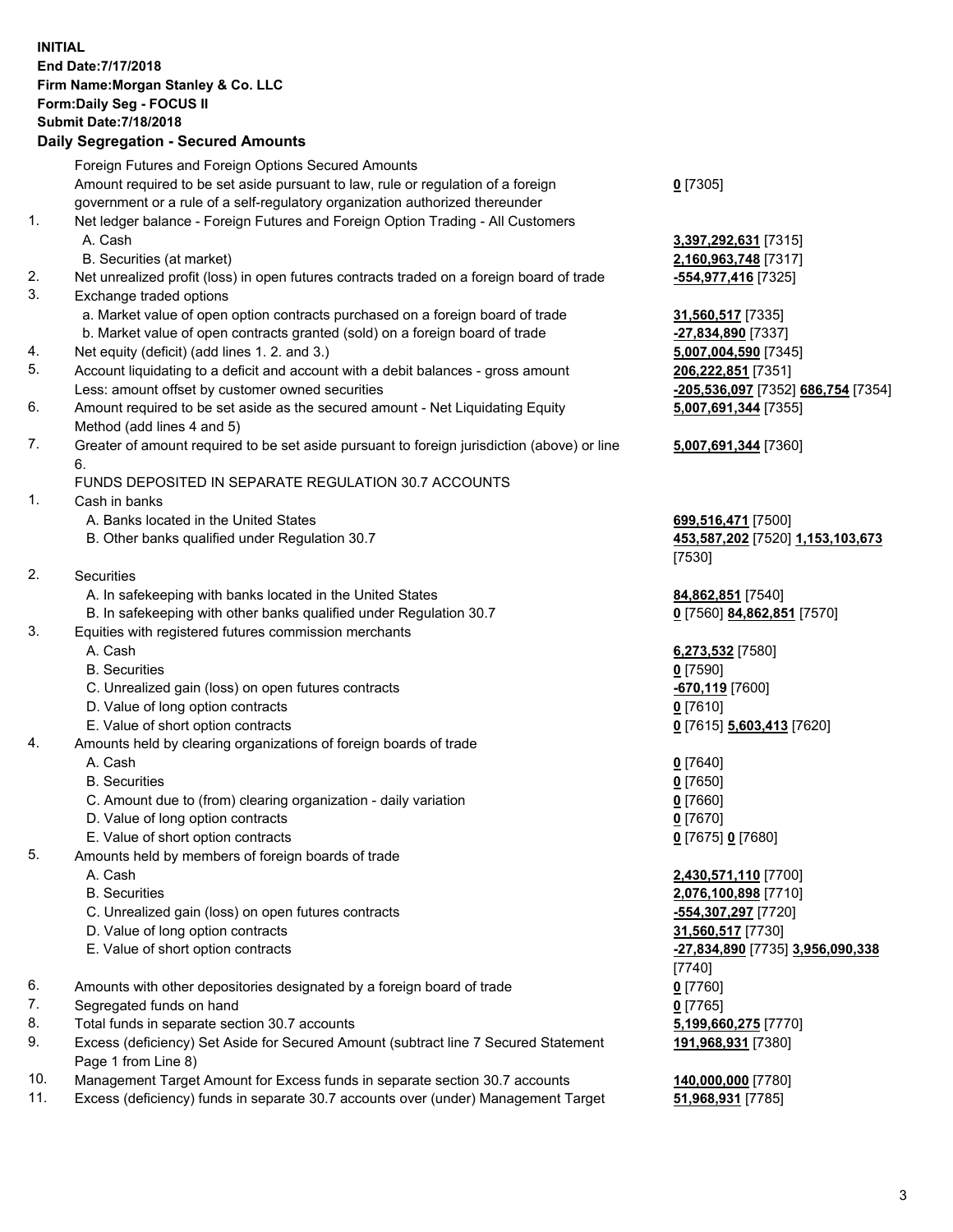**INITIAL End Date:7/17/2018 Firm Name:Morgan Stanley & Co. LLC Form:Daily Seg - FOCUS II Submit Date:7/18/2018 Daily Segregation - Segregation Statement** SEGREGATION REQUIREMENTS(Section 4d(2) of the CEAct) 1. Net ledger balance A. Cash **11,277,270,645** [7010] B. Securities (at market) **5,671,185,530** [7020] 2. Net unrealized profit (loss) in open futures contracts traded on a contract market **-124,107,543** [7030] 3. Exchange traded options A. Add market value of open option contracts purchased on a contract market **397,883,398** [7032] B. Deduct market value of open option contracts granted (sold) on a contract market **-548,147,116** [7033] 4. Net equity (deficit) (add lines 1, 2 and 3) **16,674,084,914** [7040] 5. Accounts liquidating to a deficit and accounts with debit balances - gross amount **267,107,650** [7045] Less: amount offset by customer securities **-266,820,690** [7047] **286,960** [7050] 6. Amount required to be segregated (add lines 4 and 5) **16,674,371,874** [7060] FUNDS IN SEGREGATED ACCOUNTS 7. Deposited in segregated funds bank accounts A. Cash **5,243,273,464** [7070] B. Securities representing investments of customers' funds (at market) **0** [7080] C. Securities held for particular customers or option customers in lieu of cash (at market) **501,312,038** [7090] 8. Margins on deposit with derivatives clearing organizations of contract markets A. Cash **6,173,401,314** [7100] B. Securities representing investments of customers' funds (at market) **0** [7110] C. Securities held for particular customers or option customers in lieu of cash (at market) **5,169,873,492** [7120] 9. Net settlement from (to) derivatives clearing organizations of contract markets **55,772,502** [7130] 10. Exchange traded options A. Value of open long option contracts **397,883,398** [7132] B. Value of open short option contracts **-548,147,116** [7133] 11. Net equities with other FCMs A. Net liquidating equity **11,778,179** [7140] B. Securities representing investments of customers' funds (at market) **0** [7160] C. Securities held for particular customers or option customers in lieu of cash (at market) **0** [7170] 12. Segregated funds on hand **0** [7150] 13. Total amount in segregation (add lines 7 through 12) **17,005,147,271** [7180] 14. Excess (deficiency) funds in segregation (subtract line 6 from line 13) **330,775,397** [7190] 15. Management Target Amount for Excess funds in segregation **280,000,000** [7194] **50,775,397** [7198]

16. Excess (deficiency) funds in segregation over (under) Management Target Amount Excess